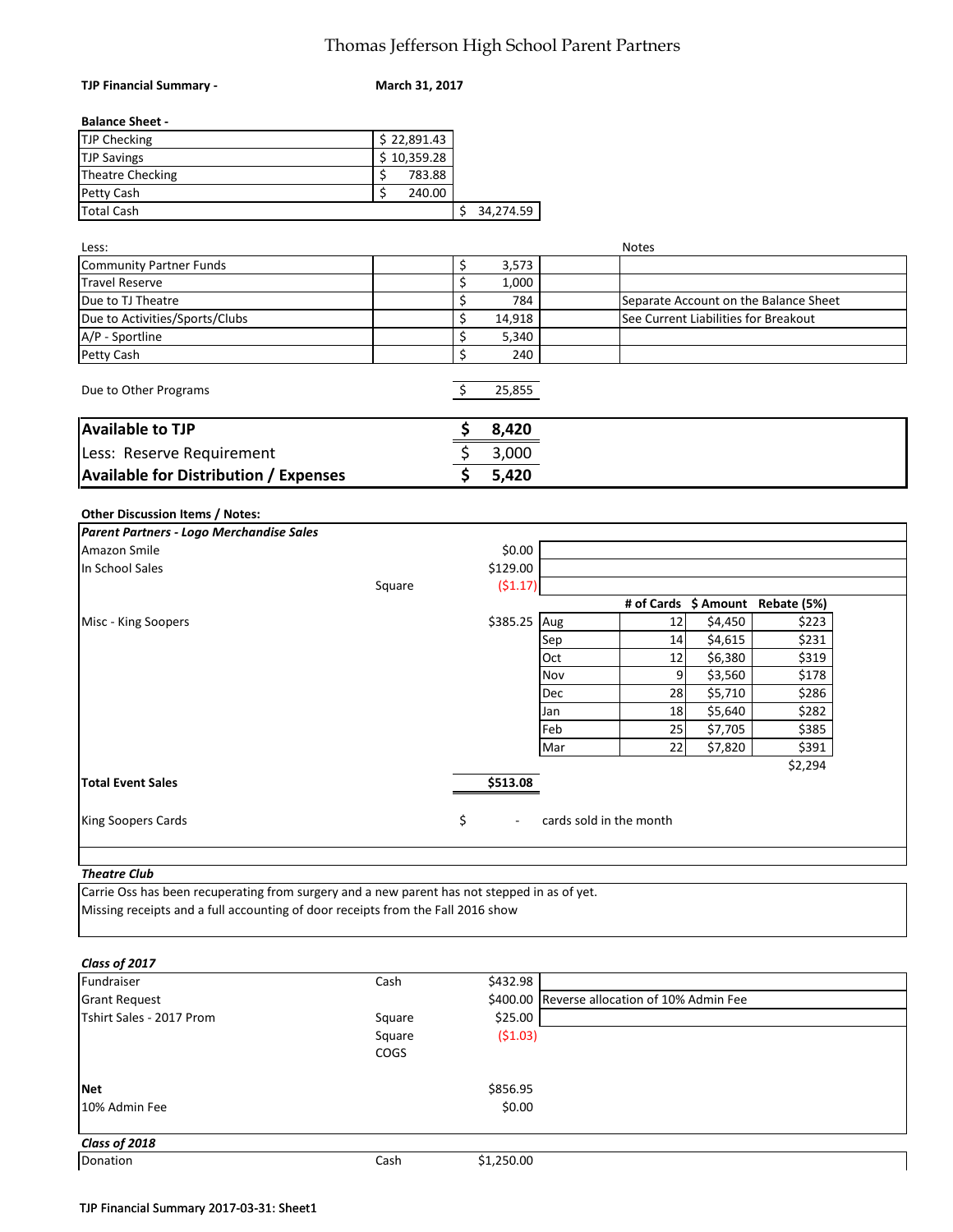#### Thomas Jefferson High School Parent Partners

|                                         | Square<br><b>COGS</b>         | \$0.00<br>\$0.00                                          |               |
|-----------------------------------------|-------------------------------|-----------------------------------------------------------|---------------|
| <b>Net</b><br>10% Admin Fee             |                               | \$1,250.00<br>(\$125.00)                                  |               |
| Class of 2019                           |                               |                                                           |               |
| <b>T-shirt Sales</b>                    | Cash<br>Square<br><b>COGS</b> | \$105.00<br>\$0.00                                        |               |
| <b>Net</b><br>10% Admin Fee             |                               | \$105.00<br>(\$10.50)                                     |               |
| <b>Other Items</b>                      |                               |                                                           |               |
| Current Payable - Sportline Merchandise |                               | \$<br>5,340.00<br>\$<br>975.00<br>\$<br>4,365.00 Partners | Class of 2019 |
| <b>Estimated Value of Inventory</b>     |                               | 21,000.00<br>\$                                           |               |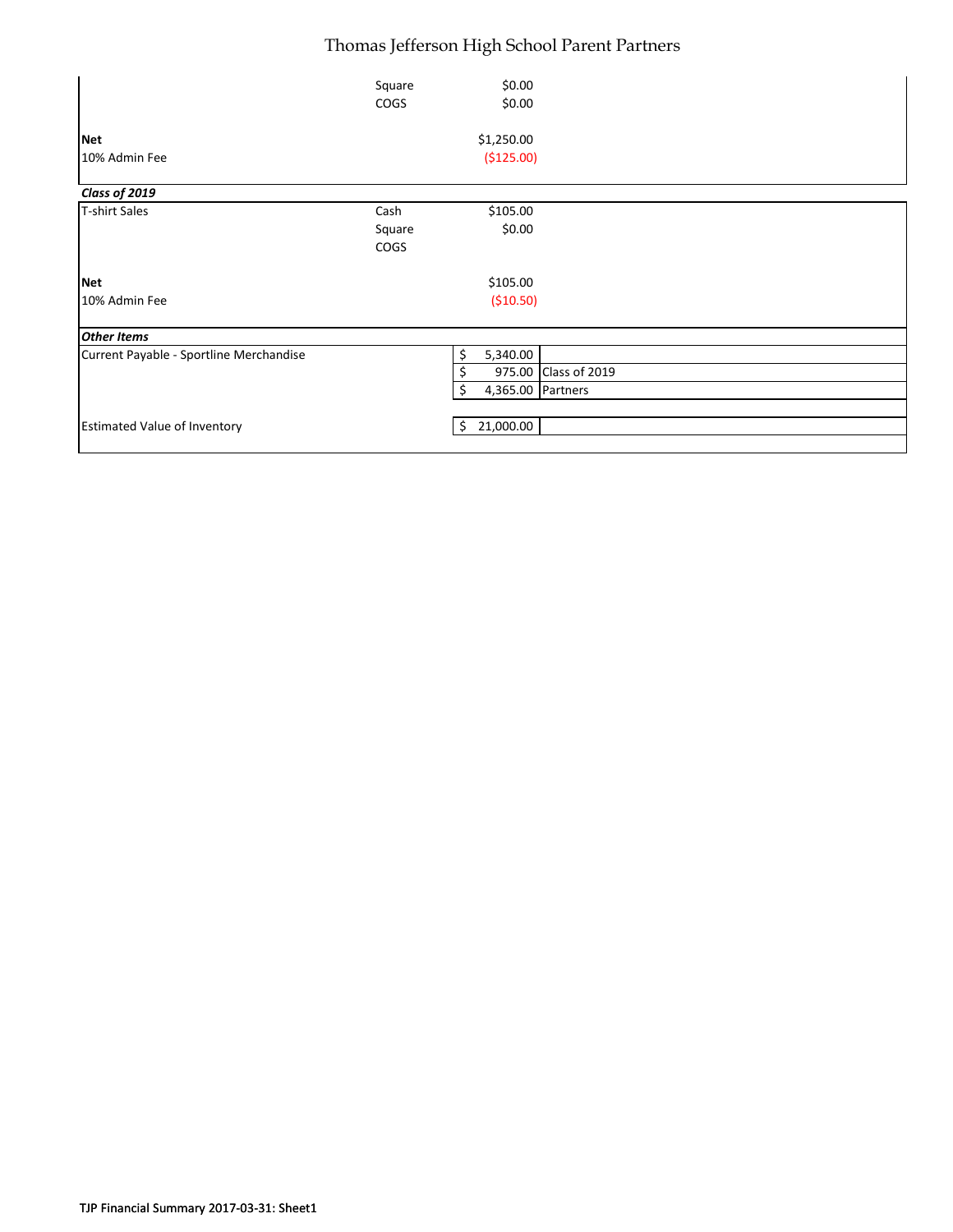## Thomas Jefferson High School Partners Balance Sheet<br>As of March 31, 2017

|                                                                                                                                                                                                                                                                                                                                                                                                                                                                                                              | Mar 31, 17                                                                                                                                                                   |  |
|--------------------------------------------------------------------------------------------------------------------------------------------------------------------------------------------------------------------------------------------------------------------------------------------------------------------------------------------------------------------------------------------------------------------------------------------------------------------------------------------------------------|------------------------------------------------------------------------------------------------------------------------------------------------------------------------------|--|
| <b>ASSETS</b><br><b>Current Assets</b><br><b>Checking/Savings</b><br><b>First Bank Checking</b><br><b>First Bank Savings</b><br><b>Petty Cash</b><br><b>Theatre Checking</b>                                                                                                                                                                                                                                                                                                                                 | 22,891 43<br>10,359.28<br>240.00<br>78388                                                                                                                                    |  |
| <b>Total Checking/Savings</b>                                                                                                                                                                                                                                                                                                                                                                                                                                                                                | 34,274.59                                                                                                                                                                    |  |
| <b>Total Current Assets</b>                                                                                                                                                                                                                                                                                                                                                                                                                                                                                  | 34,274.59                                                                                                                                                                    |  |
| <b>TOTAL ASSETS</b>                                                                                                                                                                                                                                                                                                                                                                                                                                                                                          | 34,274.59                                                                                                                                                                    |  |
| <b>LIABILITIES &amp; EQUITY</b><br>Liabilities<br><b>Current Liabilities</b><br><b>Other Current Liabilities</b><br><b>Community Partner Funds</b><br><b>Funds for Activities/Sports</b><br>2016 After Prom<br>2017 After Prom<br><b>2017 Prom</b><br>2018 After Prom<br>2019 After Prom<br>Alumni<br><b>Athletic &amp; Activities Fund</b><br><b>AVID</b><br><b>Band-Orchestra</b><br><b>Challenge Day</b><br>Football<br>Interact<br><b>Japanese Class</b><br><b>Track Boys</b><br>Track Girls<br>Yearbook | 3,573.00<br>118 55<br>4,197.62<br>784 00<br>4,913.82<br>862 34<br>1,057.79<br>180.02<br>224.00<br>17.10<br>20.00<br>1,233.92<br>154.00<br>49 33<br>737 68<br>26.00<br>341 80 |  |
| <b>Total Funds for Activities/Sports</b>                                                                                                                                                                                                                                                                                                                                                                                                                                                                     | 14,917.97                                                                                                                                                                    |  |
| <b>Student Travel Reserve</b><br><b>Suspense</b><br><b>Theatre</b>                                                                                                                                                                                                                                                                                                                                                                                                                                           | 1,000.00<br>93531                                                                                                                                                            |  |
| <b>Total Suspense</b><br><b>Total Other Current Liabilities</b>                                                                                                                                                                                                                                                                                                                                                                                                                                              | 935 31<br>18,555.66                                                                                                                                                          |  |
| <b>Total Current Liabilities</b>                                                                                                                                                                                                                                                                                                                                                                                                                                                                             | 18,555.66                                                                                                                                                                    |  |
| <b>Total Liabilities</b>                                                                                                                                                                                                                                                                                                                                                                                                                                                                                     | 18,555.66                                                                                                                                                                    |  |
| <b>Equity</b><br><b>Opening Bal Equity</b><br><b>Reserves</b><br><b>Challenge Day</b><br>Class of 2017<br>Class of 2017 Prom<br>Class of 2018<br>Class of 2019<br>Football                                                                                                                                                                                                                                                                                                                                   | 4,212.91<br>$-20.00$<br>$-1,612.54$<br>-784 00<br>-4,479.30<br>-503 33<br>$-1,239.19$                                                                                        |  |
| <b>Total Reserves</b>                                                                                                                                                                                                                                                                                                                                                                                                                                                                                        | -8,638 36                                                                                                                                                                    |  |
| <b>Retained Earnings</b><br><b>Net Income</b>                                                                                                                                                                                                                                                                                                                                                                                                                                                                | 6,778.48<br>13,365.90                                                                                                                                                        |  |
| <b>Total Equity</b>                                                                                                                                                                                                                                                                                                                                                                                                                                                                                          | 15,718.93                                                                                                                                                                    |  |
| <b>TOTAL LIABILITIES &amp; EQUITY</b>                                                                                                                                                                                                                                                                                                                                                                                                                                                                        | 34.274.59                                                                                                                                                                    |  |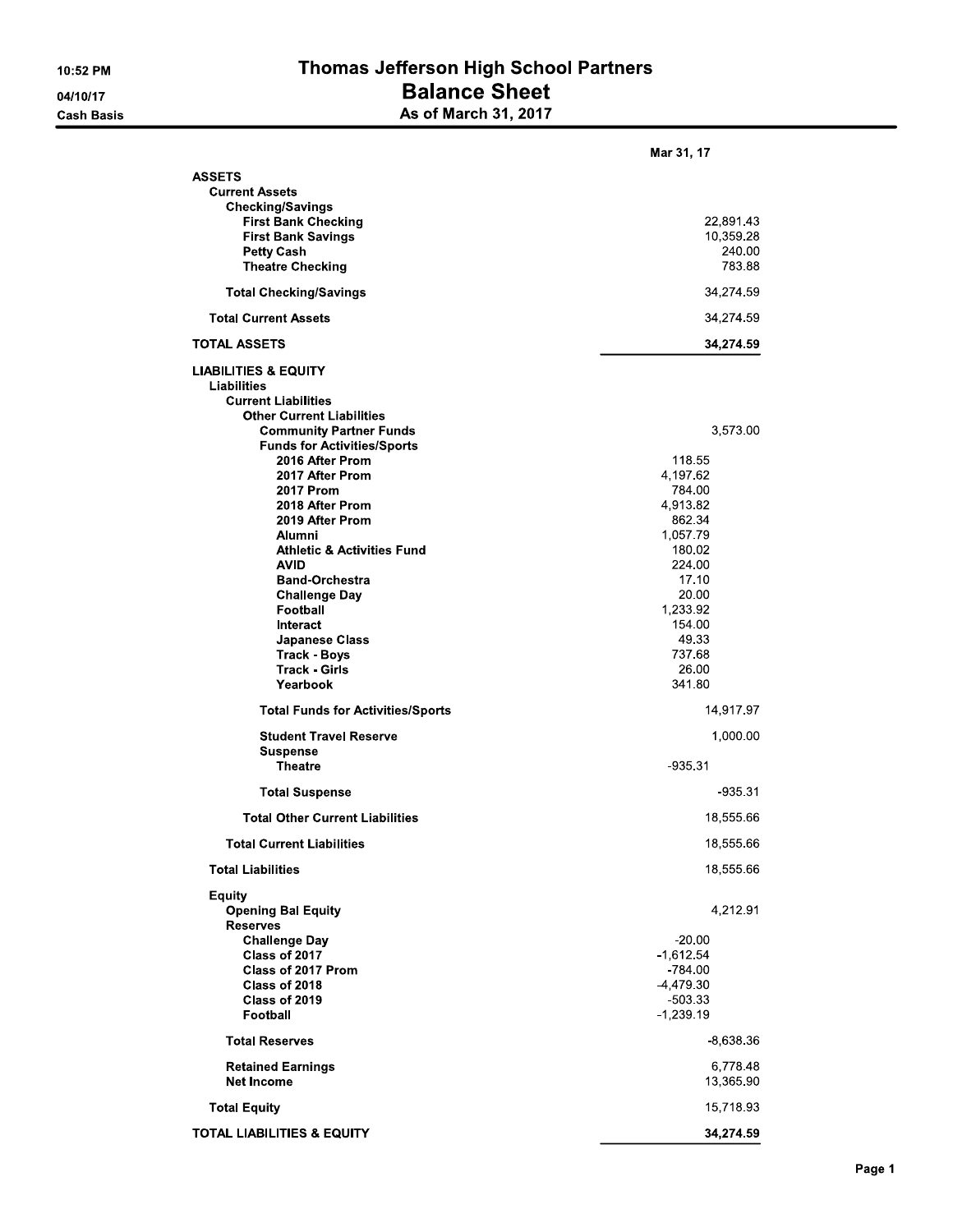## Thomas Jefferson High School Partners Balance Sheet<br>As of March 31, 2017

|                                                                                                                                                                                                                                                                                                                                                                                                                                                                                                              | Mar 31, 17                                                                                                                                                                   |  |
|--------------------------------------------------------------------------------------------------------------------------------------------------------------------------------------------------------------------------------------------------------------------------------------------------------------------------------------------------------------------------------------------------------------------------------------------------------------------------------------------------------------|------------------------------------------------------------------------------------------------------------------------------------------------------------------------------|--|
| <b>ASSETS</b><br><b>Current Assets</b><br><b>Checking/Savings</b><br><b>First Bank Checking</b><br><b>First Bank Savings</b><br><b>Petty Cash</b><br><b>Theatre Checking</b>                                                                                                                                                                                                                                                                                                                                 | 22,891 43<br>10,359.28<br>240.00<br>78388                                                                                                                                    |  |
| <b>Total Checking/Savings</b>                                                                                                                                                                                                                                                                                                                                                                                                                                                                                | 34,274.59                                                                                                                                                                    |  |
| <b>Total Current Assets</b>                                                                                                                                                                                                                                                                                                                                                                                                                                                                                  | 34,274.59                                                                                                                                                                    |  |
| <b>TOTAL ASSETS</b>                                                                                                                                                                                                                                                                                                                                                                                                                                                                                          | 34,274.59                                                                                                                                                                    |  |
| <b>LIABILITIES &amp; EQUITY</b><br>Liabilities<br><b>Current Liabilities</b><br><b>Other Current Liabilities</b><br><b>Community Partner Funds</b><br><b>Funds for Activities/Sports</b><br>2016 After Prom<br>2017 After Prom<br><b>2017 Prom</b><br>2018 After Prom<br>2019 After Prom<br>Alumni<br><b>Athletic &amp; Activities Fund</b><br><b>AVID</b><br><b>Band-Orchestra</b><br><b>Challenge Day</b><br>Football<br>Interact<br><b>Japanese Class</b><br><b>Track Boys</b><br>Track Girls<br>Yearbook | 3,573.00<br>118 55<br>4,197.62<br>784 00<br>4,913.82<br>862 34<br>1,057.79<br>180.02<br>224.00<br>17.10<br>20.00<br>1,233.92<br>154.00<br>49 33<br>737 68<br>26.00<br>341 80 |  |
| <b>Total Funds for Activities/Sports</b>                                                                                                                                                                                                                                                                                                                                                                                                                                                                     | 14,917.97                                                                                                                                                                    |  |
| <b>Student Travel Reserve</b><br><b>Suspense</b><br><b>Theatre</b>                                                                                                                                                                                                                                                                                                                                                                                                                                           | 1,000.00<br>93531                                                                                                                                                            |  |
| <b>Total Suspense</b><br><b>Total Other Current Liabilities</b>                                                                                                                                                                                                                                                                                                                                                                                                                                              | 935 31<br>18,555.66                                                                                                                                                          |  |
| <b>Total Current Liabilities</b>                                                                                                                                                                                                                                                                                                                                                                                                                                                                             | 18,555.66                                                                                                                                                                    |  |
| <b>Total Liabilities</b>                                                                                                                                                                                                                                                                                                                                                                                                                                                                                     | 18,555.66                                                                                                                                                                    |  |
| <b>Equity</b><br><b>Opening Bal Equity</b><br><b>Reserves</b><br><b>Challenge Day</b><br>Class of 2017<br>Class of 2017 Prom<br>Class of 2018<br>Class of 2019<br>Football                                                                                                                                                                                                                                                                                                                                   | 4,212.91<br>$-20.00$<br>$-1,612.54$<br>-784 00<br>-4,479.30<br>-503 33<br>$-1,239.19$                                                                                        |  |
| <b>Total Reserves</b>                                                                                                                                                                                                                                                                                                                                                                                                                                                                                        | -8,638 36                                                                                                                                                                    |  |
| <b>Retained Earnings</b><br><b>Net Income</b>                                                                                                                                                                                                                                                                                                                                                                                                                                                                | 6,778.48<br>13,365.90                                                                                                                                                        |  |
| <b>Total Equity</b>                                                                                                                                                                                                                                                                                                                                                                                                                                                                                          | 15,718.93                                                                                                                                                                    |  |
| <b>TOTAL LIABILITIES &amp; EQUITY</b>                                                                                                                                                                                                                                                                                                                                                                                                                                                                        | 34.274.59                                                                                                                                                                    |  |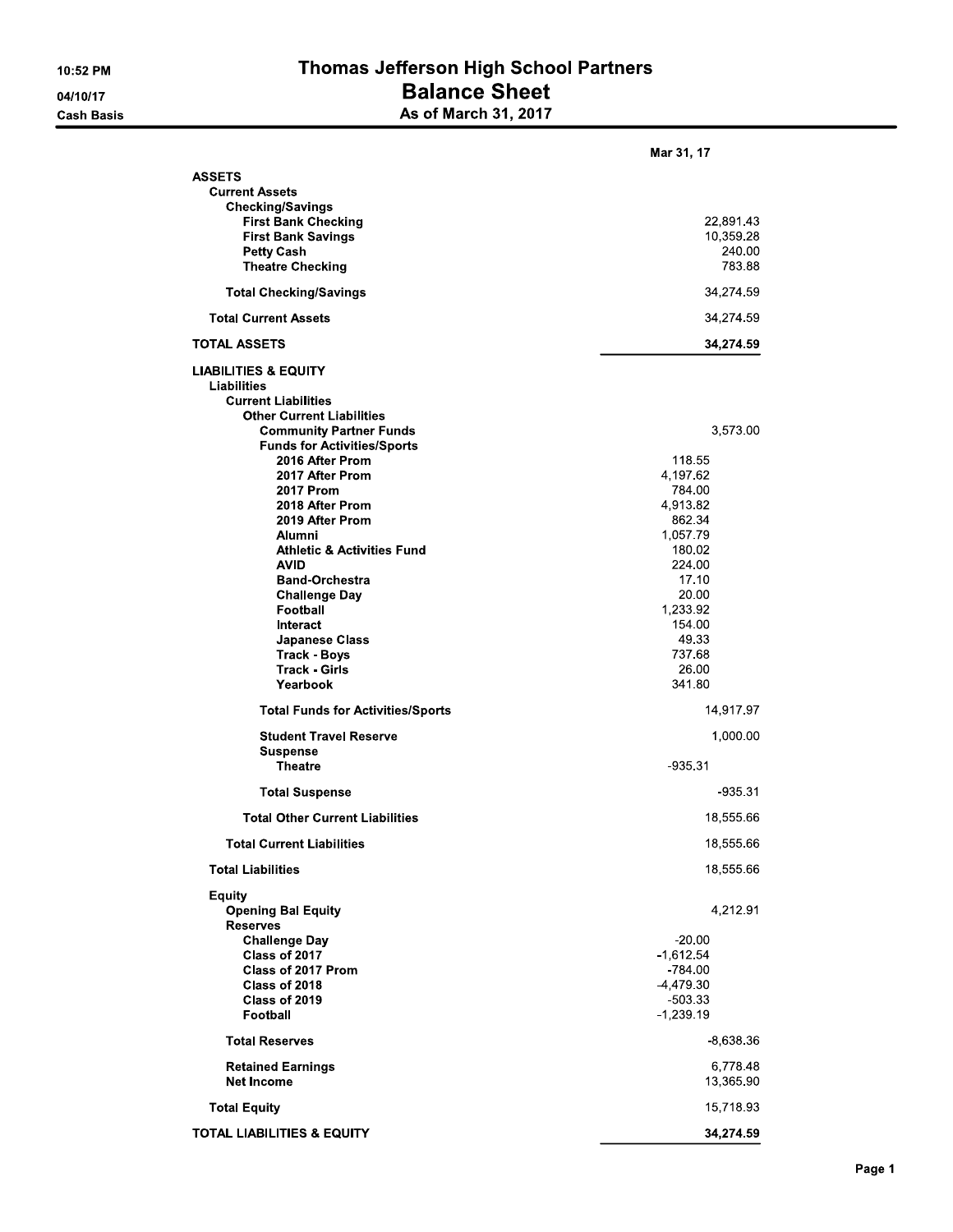#### Thomas Jefferson High School Partners Profit & Loss **March 2017**

|                                        | Mar 17    | Aug 16 Mar 17 |
|----------------------------------------|-----------|---------------|
| Income                                 |           |               |
| 10% Fundraising                        |           |               |
| Class of 2017                          | $-400.00$ | $-263.27$     |
| Class of 2018                          | 125.00    | 497.70        |
| Class of 2019                          | 10.50     | 55.93         |
| Football                               | 0.00      | 137.69        |
| <b>Total 10% Fundraising</b>           | $-264.50$ | 428.05        |
| <b>Art Fest</b>                        |           |               |
| <b>Book Fair</b>                       | 0.00      | 816.00        |
| <b>Booth Fees</b>                      | 0.00      | 4,865.00      |
| Food                                   | 0.00      | 542.00        |
|                                        |           |               |
| <b>Total Art Fest</b>                  | 0.00      | 6,223.00      |
| Class of 2017                          |           |               |
| Donation                               | 0.00      | 150.00        |
| <b>Fundraising</b>                     | 432.98    | 881.83        |
| <b>Merchandise Sales</b>               | 0.00      | 170.00        |
| Prom                                   | 25.00     | 784 00        |
| Sipping                                | 0.00      | 280.00        |
| <b>Total Class of 2017</b>             | 457.98    | 2.26583       |
| Class of 2018                          |           |               |
| <b>Donation</b>                        | 1,250.00  | 3,250.00      |
| <b>Fundraising</b>                     | 0.00      | 1.727.00      |
| <b>Total Class of 2018</b>             | 1,250.00  | 4,977.00      |
| Class of 2019                          |           |               |
| Fundraisers                            | 0.00      | 380,00        |
| <b>Merchandise Sales</b>               | 105.00    | 180.00        |
| <b>Total Class of 2019</b>             | 105.00    | 560.00        |
| <b>Donations</b>                       |           |               |
| AmazonSmile                            | 0.00      | 59 12         |
| <b>Challenge Day</b>                   | 0.00      | 140.00        |
| Choir                                  | 0.00      | 99.70         |
| Kendra Black                           | 0.00      | 700.00        |
| <b>Special Events</b>                  | 0.00      | 400.00        |
| <b>Spirit Week</b>                     | 0.00      | 135.00        |
| <b>Teacher Appreciation</b>            | 0.00      | 290.00        |
| <b>Donations - Other</b>               | 0.00      | 220.00        |
| <b>Total Donations</b>                 | 0.00      | 2,043.82      |
| Football                               |           |               |
| <b>Fundraising</b>                     | 0.00      | 2,076.88      |
| <b>Total Football</b>                  | 0.00      | 2,076.88      |
| Interest Income                        | 0.26      | 2.08          |
| <b>King Soopers (Electronic Scrip)</b> | 0.00      | 411.75        |
| <b>King Soopers Income-Cards</b>       | 385.25    | 2.022.50      |
| <b>Merchandise Sales</b>               | 129.00    | 16,249.44     |
| <b>Scrips fundraising</b>              | 0.00      | 297 50        |
| <b>Theatre Income</b>                  |           |               |
| <b>Admission</b>                       | 0.00      | 155.00        |
| <b>Total Theatre Income</b>            | 0.00      | 155.00        |
| <b>United Way</b>                      | 0.00      | 129.10        |
| <b>Total Income</b>                    | 2,062.99  | 37,841.95     |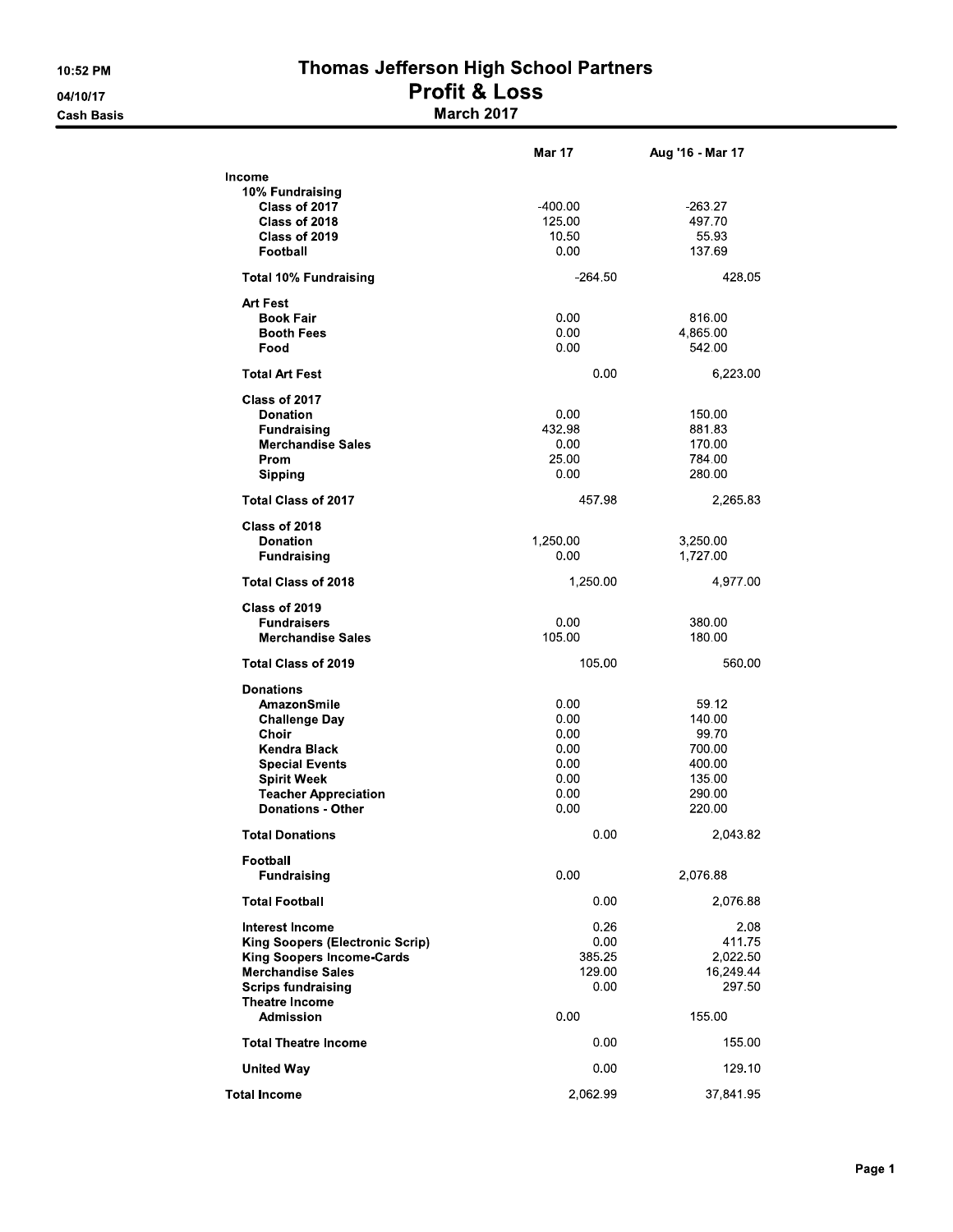10:52 PM

04/10/17 **Cash Basis** 

### Thomas Jefferson High School Partners **Profit & Loss**<br>March 2017

|                                                             | <b>Mar 17</b> | Aug '16 - Mar 17   |
|-------------------------------------------------------------|---------------|--------------------|
| <b>Cost of Goods Sold</b><br>10% Fee                        |               |                    |
| Class of 2017                                               | $-400.00$     | $-263.27$          |
| Class of 2018                                               | 125.00        | 497.70             |
| Class of 2019                                               | 10.50         | 55 93              |
| Football                                                    | 0.00          | 137.69             |
| Total 10% Fee                                               | -264.50       | 428.05             |
| <b>Art Fest Costs</b>                                       |               |                    |
| Food                                                        | 0.00          | 805.94             |
| <b>Mailing</b>                                              | 0.00          | 204.00             |
| <b>Total Art Fest Costs</b>                                 | 0.00          | 1,009.94           |
| <b>Fundraising Costs</b><br>Football                        | 0.00          | 700.00             |
| <b>Total Fundraising Costs</b>                              | 0.00          | 700.00             |
| <b>King Soopers Cards</b>                                   | 0.00          | 250.00             |
| Logo Merchandise<br><b>Partners</b>                         | 1,811.37      | 14,287.82          |
| <b>Total Logo Merchandise</b>                               | 1,811 37      | 14,287 82          |
| <b>Square Costs</b>                                         |               |                    |
| <b>Art Fest</b>                                             | 0.00          | 30.06              |
| <b>Challenge Day</b>                                        | 0.00          | 5.26               |
| Class of 2017<br>Class of 2019                              | 1 0 3<br>0.00 | 15 15<br>0.74      |
| <b>Partners</b>                                             | 1.17          | 225.24             |
| <b>Square Costs - Other</b>                                 | 0.00          | 51.17              |
| <b>Total Square Costs</b>                                   | 2.20          | 327.62             |
| <b>Theatre Expenses</b>                                     |               |                    |
| <b>Custume</b>                                              | 0.00          | 22.94              |
| Food                                                        | 0.00          | 479.02             |
| Makeup<br><b>Set Design</b>                                 | 0.00<br>0.00  | 641.24<br>1,054.39 |
| <b>Supplies</b>                                             | 0.00          | 283.65             |
|                                                             |               |                    |
| <b>Total Theatre Expenses</b>                               | 0.00          | 2,481.24           |
| <b>Total COGS</b>                                           | 1,549.07      | 19,484.67          |
| <b>Gross Profit</b>                                         | 513.92        | 18,357.28          |
| <b>Expense</b><br><b>Activity Grants</b>                    | 0.00          | 144.63             |
| <b>Administrator Grants</b>                                 |               |                    |
| Challenge Day                                               | 0.00          | 115 62             |
| <b>Healthy Options</b>                                      | 0.00          | 88.03              |
| <b>Speaker Series</b>                                       | 0.00          | 200.00             |
| <b>Unity Project</b><br><b>Administrator Grants - Other</b> | 81.49         | 384.02<br>500.00   |
|                                                             | 0.00          |                    |
| <b>Total Administrator Grants</b>                           | 81.49         | 1,287.67           |
| <b>Bank Charges</b>                                         | 2.00          | 16.00              |
| <b>Fees &amp; Licenses</b>                                  | 50.00         | 70.00              |
| Freshman BBQ                                                | 0.00          | 1,012.70           |
| <b>General Fund Grants</b><br><b>Insurance</b>              | 300.00        | 300.00             |
| <b>General Liability</b>                                    | 0.00          | 505.00             |
| <b>Total Insurance</b>                                      | 0.00          | 505.00             |